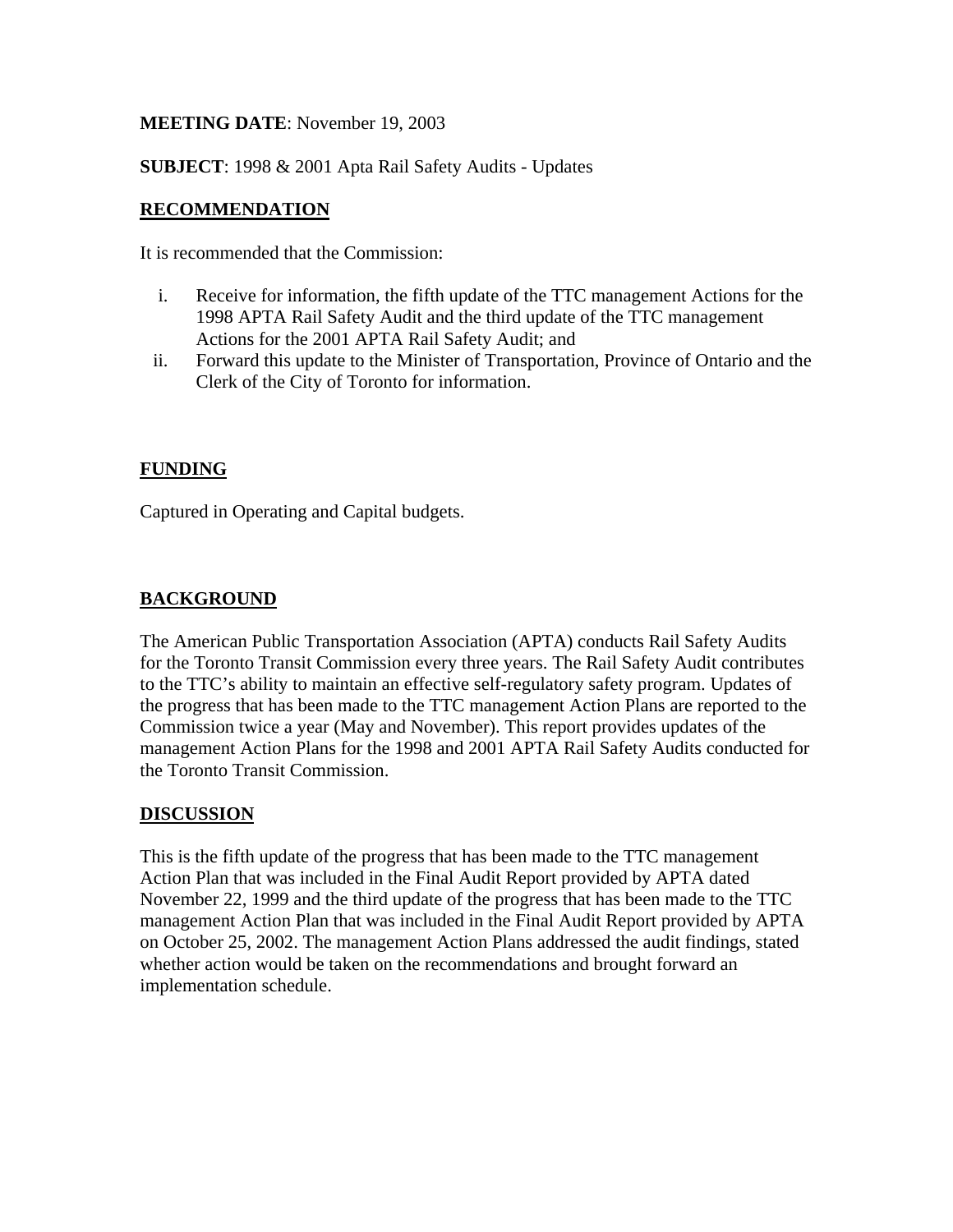The management Action Plans for the 1998 and 2001 APTA Rail Safety Audits with the current status for each management Action are contained in the attached documents. For the 1998 APTA Audit, 170 management Actions are being tracked to closure. For the 2001 APTA Audit, 37 management Actions are being tracked to closure. The attachments do not contain management Actions that were reported as complete or rejected in previous updates to the Commission.

A summary of the status of management Actions for each Audit to September 30, 2003 is provided in Table 1. A management Action has been reported as complete because the responsible Department has determined that in their view the audit finding has been adequately addressed. For management Actions that have experienced some delay in their implementation schedule beyond the scheduled completion date given on the previous update, reasons for the delay have been stated in the attachment. Some management Actions have been rejected because the responsible department has determined that in their view the audit finding is no longer required or is not feasible to implement.

## **Table 1**

## **1998 and 2001 APTA Rail Safety Audits**

#### **Summary of Status of management Actions**

|                                     | 1998 APTA Audit | 2001 APTA Audit |
|-------------------------------------|-----------------|-----------------|
| <b>Status of management Actions</b> |                 |                 |
| Complete                            | 140             | 23              |
| On schedule                         | 20              | 8               |
| Delayed                             |                 | h               |
| Rejected                            |                 |                 |

#### **To September 30, 2003**

#### **JUSTIFICATION**

Commissioners have a duty under the Ontario Occupational Health and Safety Act, to take all reasonable care to ensure that TTC complies with the Act and the regulations. Similarly, the Commission has a common law duty of reasonable care for public safety. The APTA Rail Safety Audit and semi-annual updates of management Actions are provided to the Commission to help fulfil their duty of reasonable care.